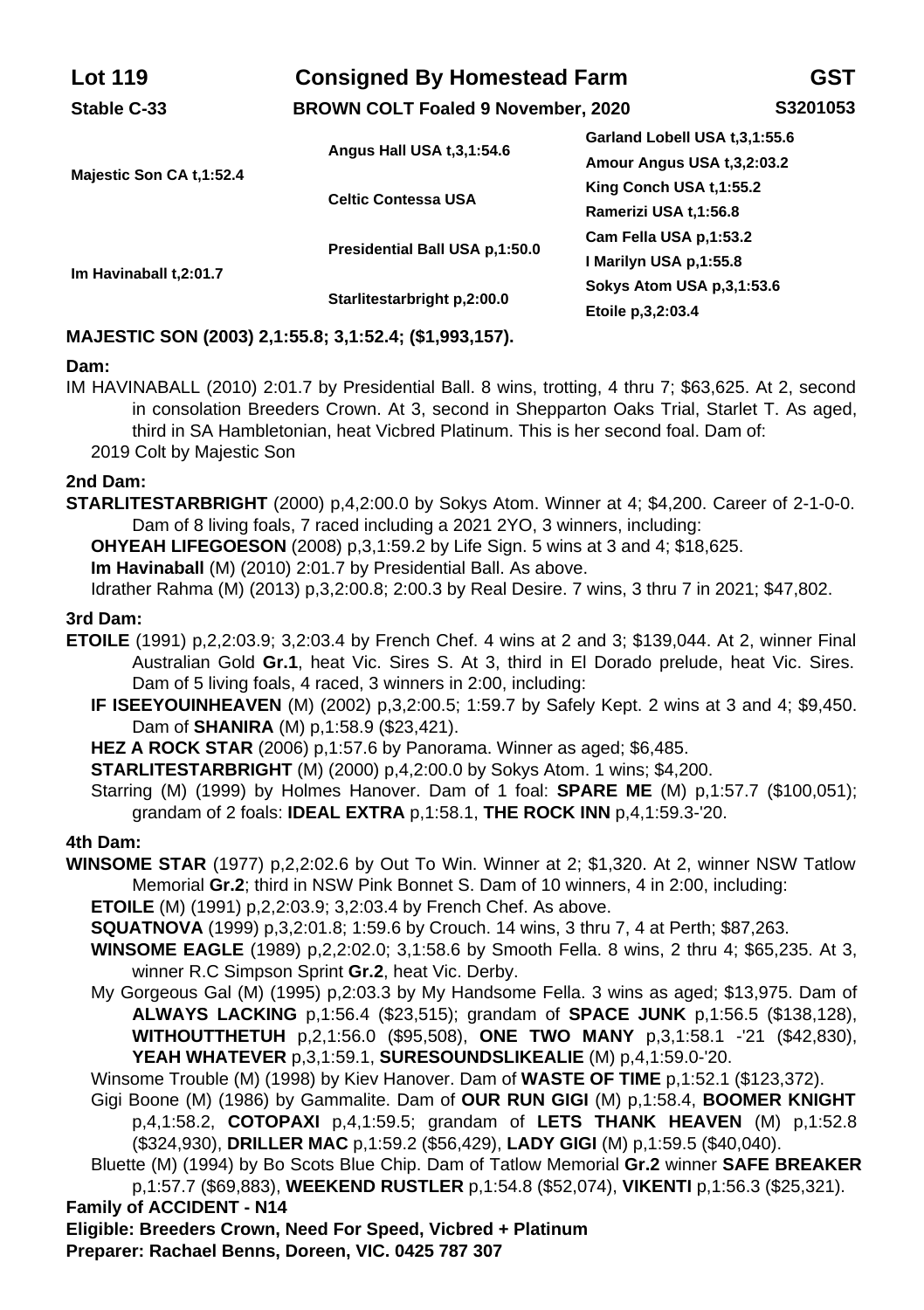| <b>Lot 158</b>                | <b>Consigned By Homestead Farm</b><br>BAY COLT Foaled 17 December, 2020 |                                                                 | GST      |
|-------------------------------|-------------------------------------------------------------------------|-----------------------------------------------------------------|----------|
| Stable C-35                   |                                                                         |                                                                 | S3201054 |
| American Ideal USA p.3.1:47.8 | Western Ideal USA p.1:48.0                                              | Western Hanover USA p.3.1:50.8<br>Leah Almahurst USA p.3,1:52.6 |          |
|                               | Lifetime Success USA p.3.1:52.4                                         | Matt's Scooter USA p.3.1:48.4<br>Three Diamonds USA p.3,1:53.2  |          |
| The Dreamtime p.3,1:59.8      | Dream Away USA p,1:50.0                                                 | Artsplace USA p,1:49.4<br>Some Kinda Dream USA p.1:53.2         |          |
|                               | Indigenous p.3,1:59.1                                                   | Armbro Operative USA p.1:50.0<br>Black Debate NZ p,1:59.4       |          |

# **AMERICAN IDEAL (2002) p,2,1:55.2; 3,1:47.8; (\$855,928).**

#### **Dam:**

- **THE DREAMTIME** (2007) p,3,1:59.8 by Dream Away. 4 wins at 3 and 4; \$16,494. Career of 10-4-3- 1. This is her first colt. Dam of 5 previous foals, all fillies, 3 winners, 3 in 1:57, 3 - \$50,000+ earners, including:
	- **ITS EBONYNIVORY** (M) (2016) p,3,1:55.7; 1:55.4 -'21 by American Ideal. 7 wins at 3 and 4 in 2021; \$87,390. At 3, third in heat Breeders Crown, semi-final Vicbred. At 4, winner heats Australian Gold, Vicbred Platinum; third in final Australian Gold **(Gr.1)**.
	- **SHEZA BEACH DREAM** (M) (2014) p,3,1:57.2; 1:56.0 by Somebeachsomewhere. 6 wins at 3 and 4 prior to untimely death; \$58,010. At 3, winner heat Vicbred; third in heat Vic. Oaks. At 4, winner Vicbred Silver **L**, heat and final Vicbred Country Series.
	- **INDIANA DREAMING** (M) (2013) p,3,2:01.0; 1:56.8-'20 by Bettors Delight. 9 wins, 3 thru 6 in 2020, NZ winner at 3; \$53,230.

2019 Filly by A Rocknroll Dance

#### **2nd Dam:**

- **INDIGENOUS** (1998) p,2,2:05.2; 3,1:59.1 by Armbro Operative. 14 wins 2 thru 4; \$112,245. Career of 21-14-2-1. At 3, winner Tas. Oaks **Gr.1**, Vic. Gold Chalice **Gr.3**, heat & semi-final Vic. Sires S., heat Breeders Crown; second in Australian Oaks; third in NSW Princess Mile. At 4, winner heat Vic. Sires S. Half-sister to **SATAN'S DISPUTE** p,1:55.6 (\$234,192), etc. and grandams of **TANABI BROMAC** p,1:55.8 (\$465,928), **BLUCOLLA MOON** (M) p,1:53.0 (\$137,876), etc. Dam of 8 winners, 3 in 1:55, all in 2:00, including:
	- **LIFE INTHEFASTLANE** (M) (2005) p,2,1:58.9; 3,1:58.8; 1:54.7 by Life Sign. 18 wins, 2 thru 6; \$264,566. At 2, winner Vic. Youthful S., 2 heats Australian Gold; second in vic. Sapling S., heat Breeders Crown, etc. At 3, winner heats NSW Oaks, Australian Gold, semi-final Vicbred S.; second in Vicbred S., repechage Breeders Crown; third in Final Vic. Oaks **(Gr.1)** , Australian Gold **(Gr.1)**, etc. At 5, winner Queen Of The Pacific **Gr.1**, etc. Dam of **SOLID AS A ROCK** p,1:52.1 (\$221,097), 2020 Vicbred HG Classic **Gr.2** winner **ITS BEAUJOLAIS** (M) p,3,1:55.2-'20 (\$172,130), **EBONYALLSTARZZZ** (M) p,1:57.8 (\$65,147).
	- **LANISTA** (2011) p,3,1:57.4; 1:54.4 by Somebeachsomewhere. 12 wins, 2 thru 6; \$107,414. At 2, second in heats Australian Gold, Vicbred HG. At 4, third in heat Central Vic. Ch'ship.

**RECLUSIVE** (2012) p,3,1:58.0; 1:56.7 by Rock N Roll Heaven. 10 wins, 3 thru 8 in 2021; \$73,380.

- **NOSTRA IDEAL** (2015) p,2,1:57.9; 3,1:52.2 by American Ideal. 5 wins, 2 thru 5 in 2021; \$51,990. 16-5-4-0 to date. At 2, winner heat, second in semi-final & final Vicbred **(Gr.1)**
- **AWAITINGINSTRUCTIONS** (2016) p,3,1:57.8-'20 by Courage Under Fire. 9 wins at 3 and 4 in 2021; \$40,546. 18-9-4-0 to date. At 3, second in WA BOTRA Cup **(L)**.
- **KOORI ART** (M) (2009) p,3,1:58.9; 1:58.2 by Art Major. 3 wins at 3 and 4; \$18,783.
- **NATIVE CHARM** (M) p, 3, 1:59.4 by Mach Three . 3 wins at 3 and 4; \$14, 681. Career of 12-3-2-1. Spiritofaustralia (M) (2004) by Artiscape. Dam of **ONLY ONE SLIM** p,1:56.8 (\$84,700)
- 
- Gone Walkabout (M) (2008) by Life Sign. Dam of **WALKAMILEINMYSHOES** (M) p,1:59.3 -'21 (\$36,170), **LONGNWINDINGROAD** p,1:56.8 (\$29,623), **STATESWOMAN** (M) p,1:59.4-'20. **Family of ATARAU QUEEN - N227**
- **Eligible: Breeders Crown, Vicbred + Platinum**
- **Preparer: Rachael Benns, Doreen, VIC. 0425 787 307**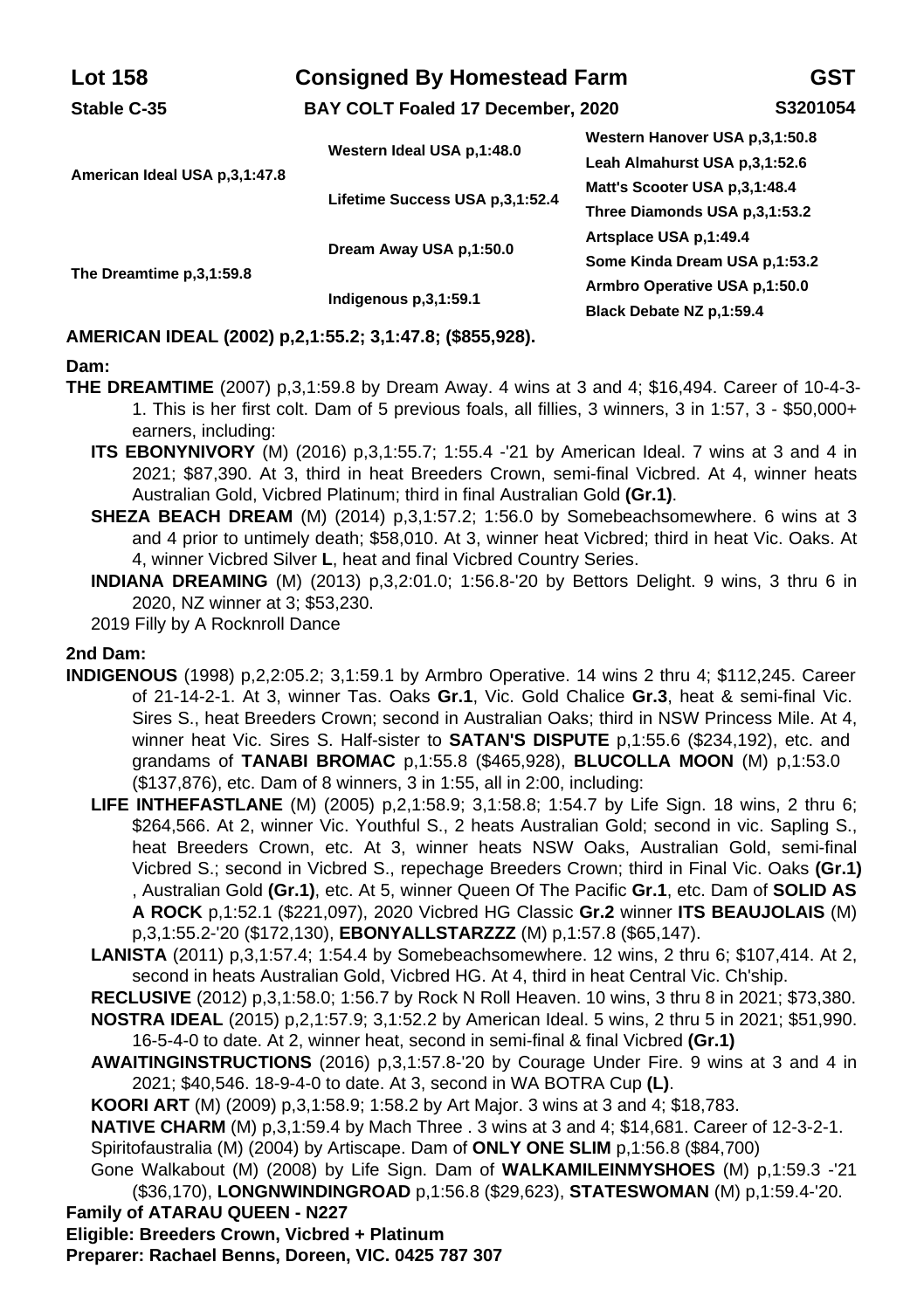| <b>Lot 166</b>          | <b>Consigned By Homestead Farm</b><br><b>CHESTNUT FILLY Foaled 3 November, 2020</b> |                                                           | GST      |
|-------------------------|-------------------------------------------------------------------------------------|-----------------------------------------------------------|----------|
| Stable C-27             |                                                                                     |                                                           | S3201052 |
| Lennytheshark p,1:49.2  | Four Starzzz Shark USA p.1:47.8                                                     | Cam's Card Shark USA p.3.1:50.0<br><b>Windsun Dee USA</b> |          |
|                         | Botswana p, 3, 2:00.7                                                               | Albert Albert USA p.1:52.2                                |          |
|                         |                                                                                     | Lourenco Marques p, 3, 2:02.2                             |          |
| The Heat Is On p.1:59.1 | Rock N Roll Heaven USA p, 3, 1:47.6                                                 | Rocknroll Hanover USA p.1:48.6                            |          |
|                         |                                                                                     | Artistic Vision USA p.1:50.4                              |          |
|                         | Red Hot Rita p.1:58.7                                                               | Holmes Hanover USA p.1:54.4                               |          |
|                         |                                                                                     | Raunchy Rita p, 2:04.8                                    |          |

# **LENNYTHESHARK (2009) p,2,1:57.2; 3,1:55.9; 1:49.2; (\$3,007,585).**

#### **Dam:**

**THE HEAT IS ON** (2012) p,4,1:59.1 by Rock N Roll Heaven. 3 wins at 4; \$13,185. This is her second foal. Dam of:

2019 Filly by Sweet Lou

## **2nd Dam:**

- **RED HOT RITA** (1999) p,1:58.7 by Holmes Hanover. 11 wins at 4 and 5; \$32,564. Career of 46-11- 11-2. At 4, second in SA Heroine S. Dam of 4 winners, 1 in 1:55, 3 in 1:56, 4 in 2:00, including:
	- **IM SMOULDERING** (M) (2009) p,2,1:58.9; 3,1:55.8; 1:55.3 by Bettors Delight. 16 wins 2 thru 4; \$327,966. At 2, winner Tatlow Memorial **Gr.3**, Des McQueen Classic, heats Vicred and Breeders Crown; second in Final Vicbred **(Gr.1)**. At 3, winner Argent Classic, heat, semifinal & Final Vic. Sires S. **Gr.1**, heats NSW Oaks and Breeders Crown; second in heat & final Vic Oaks **(Gr.1)**, semi-final Breeders Crown; third in final NSW Oaks **(Gr.1)**. At 4, winner Vic. Silver Chalice, heat & semi-final Vicbred; second in final Vicbred **(Gr.1)**; third in final Breeders Crown **(Gr.1)**. Dam of **IM SCORCHING** (M) p,3,1:59.1 (\$30,195).
	- **RED HOT MAJOR** (2011) p,2,1:59.5; 3,1:55.6; 1:55.1 by Art Major. 13 wins, 2 thru 5; \$99,841. At 2, winner Western Crown. At 3, third in Battle Of Bunbury. At 4, third in Pinjarra 4YO Classic.
	- **JUST LIVE LIFE** (2008) p,2,2:02.8; 3,1:58.3; 1:53.1 by Life Sign. 11 wins, 2 thru 5; \$71,037. At 2, second in heat Vicbred, heat and consolation Breeders Crown. At 4, second in heat Central Vic. Ch'ship. As aged, winner heat Vicbred; third in Final Vicbred.

**THE HEAT IS ON** (M) (2012) p,1:59.1 by Rock N Roll Heaven. As above.

#### **3rd Dam:**

- RAUNCHY RITA (M) (1990) p,3,2:05.2; 2:04.8 by Hilarious Way. 3 wins 3 thru 5; \$10,905. At 4, second in heat Vic. Sires S. Dam of 4 foals, 3 winners, including:
	- **RED HOT RITA** (M) (1999) p,1:58.7 by Holmes Hanover. As above.
	- **RISQUE RITA** (M) (1998) p,3,2:02.8; 1:57.9 by Golden Greek. 6 wins 3 thru 5; \$29,311. At 3, third in heat Breeders Crown. Dam of **MAYBEBABY** (M) p,1:57.4 (\$25,490); grandam of 2021 Vicbred Platinum Mare Ch'ship **Gr.3** winner **SHESMYBABY** (M) p,1:55.9 -'21 (\$58,900), **ITSALLABOUTJACK** p,3,1:55.6 (\$27,554).

#### **4th Dam:**

- **RACY RITA** (1976) p,3,2:04.7; 2:04.2 by Gallagher. 6 wins, 3 thru 5, 3 at Moonee Valley; \$32,601. At 3, winner heat & Final Vic. Oaks **Gr.1**, Bendigo Oaks Trial; third in Albury Oaks, At 4, third in Vic. Silver Chalice. At 5, third in Vic. Spring Cup. Dam of 4 winners, including:
	- **MAKEYOUROWNLUCK** (1994) p,1:54.0 by Smooth Fella. 21 wins, 4 thru 6, 7 at Adelaide, 1 at Moonee Valley, 2 at Harold Park, further 18 wins USA, 7 thru 11; \$221,952. As aged, winner in heat & Final SA Airlines Cup; third in Port Pirie Cup, heat Vic. Country Championship, etc. Ritas Final Fling (M) (1999) by Armbro Operative. Dam of **BADGE OF HONOUR** p,1:56.3
	- (\$105,469), **FRISKY RISKY RITA** (M) p,1:58.3 (\$35,243).

**Family of FITZGERALDS MISS HAROLD - A11**

**Eligible: Breeders Crown, NSW Challenge (Series Fee), Vicbred + Platinum Preparer: Rachael Benns, Doreen, VIC. 0425 787 307**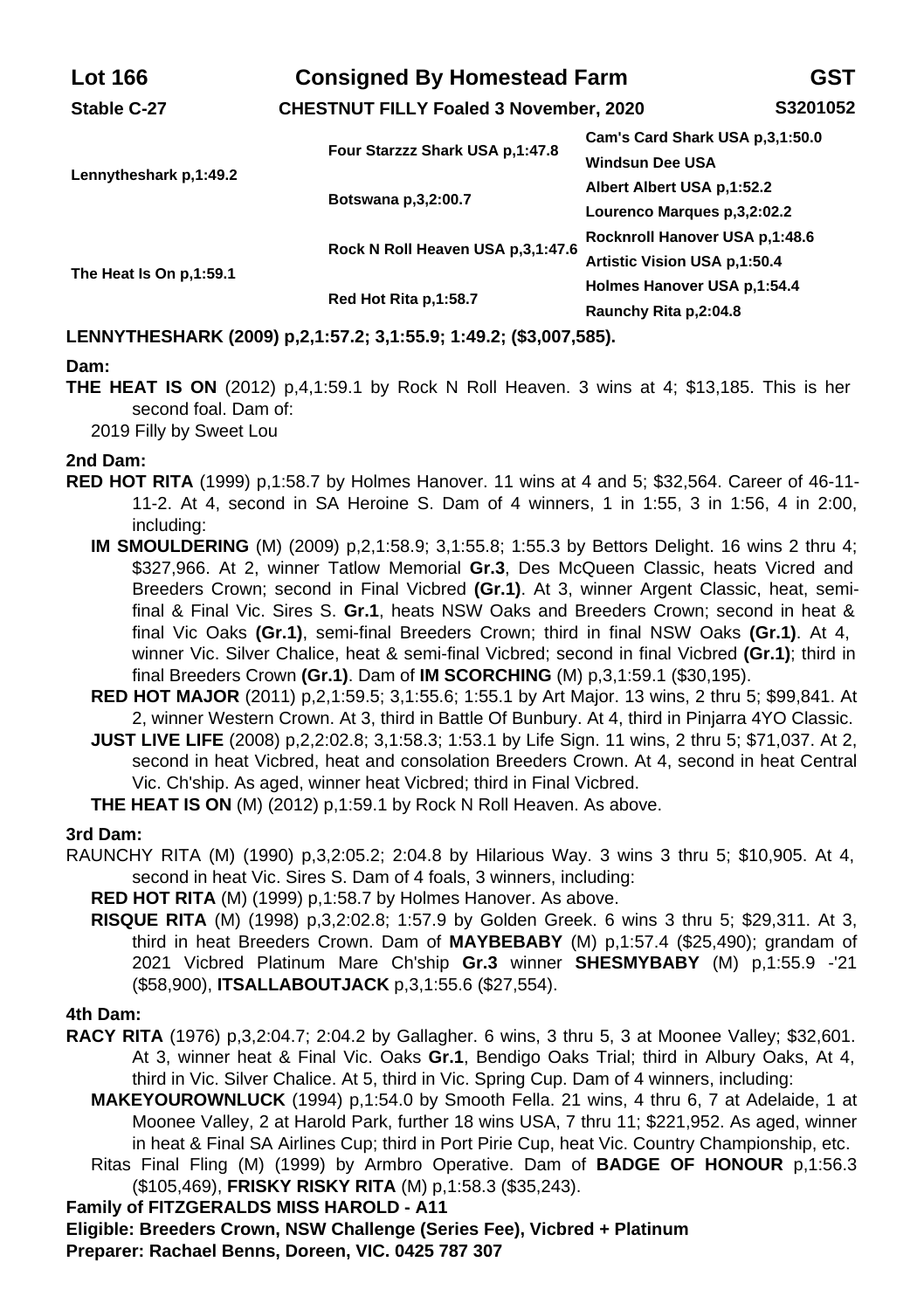| <b>Lot 231</b>          | <b>Consigned By Homestead Farm</b><br>BAY FILLY Foaled 29 October, 2020 |                                                                | GST      |
|-------------------------|-------------------------------------------------------------------------|----------------------------------------------------------------|----------|
| Stable C-25             |                                                                         |                                                                | S3201051 |
| Sweet Lou USA p.1:47.0  | Yankee Cruiser USA p.1:49.6                                             | Artiscape USA p.1:49.6<br>A Yankee Classic USA p.3,1:56.2      |          |
|                         | Sweet Future USA p.3.1:54.4                                             | Falcons Future USA p.1:51.0<br>Sweet Dahrlin USA p.3.1:55.8    |          |
| Im Smouldering p.1:55.3 | Bettors Delight USA p.3.1:49.8                                          | Cam's Card Shark USA p.3.1:50.0<br>Classic Wish USA p.3,1:52.0 |          |
|                         | Red Hot Rita p,1:58.7                                                   | Holmes Hanover USA p.1:54.4<br>Raunchy Rita p.2:04.8           |          |

# **SWEET LOU (2009) p,2,1:49.0; 3,1:47.8; 1:47.0; (\$3,484,251).**

#### **Dam:**

**IM SMOULDERING** (2009) p,2,1:58.9; 3,1:55.8; 1:55.3 by Bettors Delight. 16 wins, 2 thru 4; \$327,966. Career of 46-16-13-10. At 2, 11-5-3-2, winner Tatlow Memorial **Gr.3**, Des McQueen Classic, heats Vicbred and Breeders Crown; second in Final Vicbred. At 3, winner Argent Classic, heat, semi-final & Final Vic. Sires S. **Gr.1**, heats NSW Oaks and Breeders Crown; second in heat & final Vic Oaks, semi-final Breeders Crown; third in final NSW Oaks. At 4, winner Vic. Silver Chalice, heat & semi-final Vicbred; second in final Vicbred; third in final Breeders Crown. 100% producer. Dam of 3 previous living foals, 3 winners, including: **IM SCORCHING** (M) (2014) p,3,1:59.1 by Art Major. 3 wins at 3 and 5 in 2020; \$30,195.

Reduced To Ashes (2017) p,3,2:03.2-'21 by Well Said. Winner at 3 in 2021; \$10,341. Got No Idea (2016) p,4,2:07.3-'21 601334\_Got No Idea\_father} 2 wins at 4 in 2021; \$4,230.

## **2nd Dam:**

- **RED HOT RITA** (1999) p,1:58.7 by Holmes Hanover. 11 wins at 4 and 5; \$32,564. Career of 46-11- 11-2. At 4, second in SA Heroine S. Dam of 4 winners, 1 in 1:55, 3 in 1:56, 4 in 2:00, including:
	- **IM SMOULDERING** (M) (2009) p,2,1:58.9; 3,1:55.8; 1:55.3 by Bettors Delight. As above.
	- **RED HOT MAJOR** (2011) p,2,1:59.5; 3,1:55.6; 1:55.1 by Art Major. 13 wins, 2 thru 5; \$99,841. At 2, winner Western Crown. At 3, third in Battle Of Bunbury. At 4, third in Pinjarra 4YO Classic.
	- **JUST LIVE LIFE** (2008) p,2,2:02.8; 3,1:58.3; 1:53.1 by Life Sign. 11 wins, 2 thru 5; \$71,037. At 2, second in heat Vicbred, heat and consolation Breeders Crown. At 4, second in heat Central Vic. Ch'ship. As aged, winner heat Vicbred; third in Final Vicbred.

**THE HEAT IS ON** (M) (2012) p,1:59.1 by Rock N Roll Heaven. 3 wins at 4; \$13,185.

#### **3rd Dam:**

RAUNCHY RITA (M) (1990) p,3,2:05.2; 2:04.8 by Hilarious Way. 3 wins 3 thru 5; \$10,905. At 4, second in heat Vic. Sires S. Half-sister to SA Airlines Cup winner **MAKEYOUROWNLUCK** p, 1:54.0 (\$221,952) and to the dam of **BADGE OF HONOUR** p,1:56.3 (\$105,469), **FRISKY RISKY RITA** (M) p,1:58.3 (\$35,243). Dam of 4 foals, 3 winners, including:

**RED HOT RITA** (M) (1999) p,1:58.7 by Holmes Hanover. As above.

**RISQUE RITA** (M) (1998) p,3,2:02.8; 1:57.9 by Golden Greek. 6 wins 3 thru 5; \$29,311. At 3, third in heat Breeders Crown, etc. Dam of **MAYBEBABY** (M) p,1:57.4 (\$25,490); grandam of 2021 Vicbred Platinum Mare Ch'ship **Gr.3** winner **SHESMYBABY** (M) p,1:55.9 -'21 (\$58,900), **ITSALLABOUTJACK** p,3,1:55.6 (\$27,554).

Oscar The Orphan (2001) p,2:00.4 by Armbro Operative. 4 wins 4 thru 6; \$19,075.

### **4th Dam:**

**RACY RITA** (1976) p,3,2:04.7; 2:04.2 by Gallagher. 6 wins, 3 thru 5, 3 at Moonee Valley; \$32,601. At 3, winner heat & Final Vic. Oaks **Gr.1**, Bendigo Oaks Trial, heat 3UZ Cup; third in Albury Oaks, At 4, third in Vic. Silver Chalice. At 5, third in heat Kaiser Stuhl Cup, Final Vic. Spring Cup. Dam of 4 winners.

**Family of FITZGERALDS MISS HAROLD - A11**

**Eligible: Breeders Crown, Vicbred + Platinum**

**Preparer: Rachael Benns, Doreen, VIC. 0425 787 307**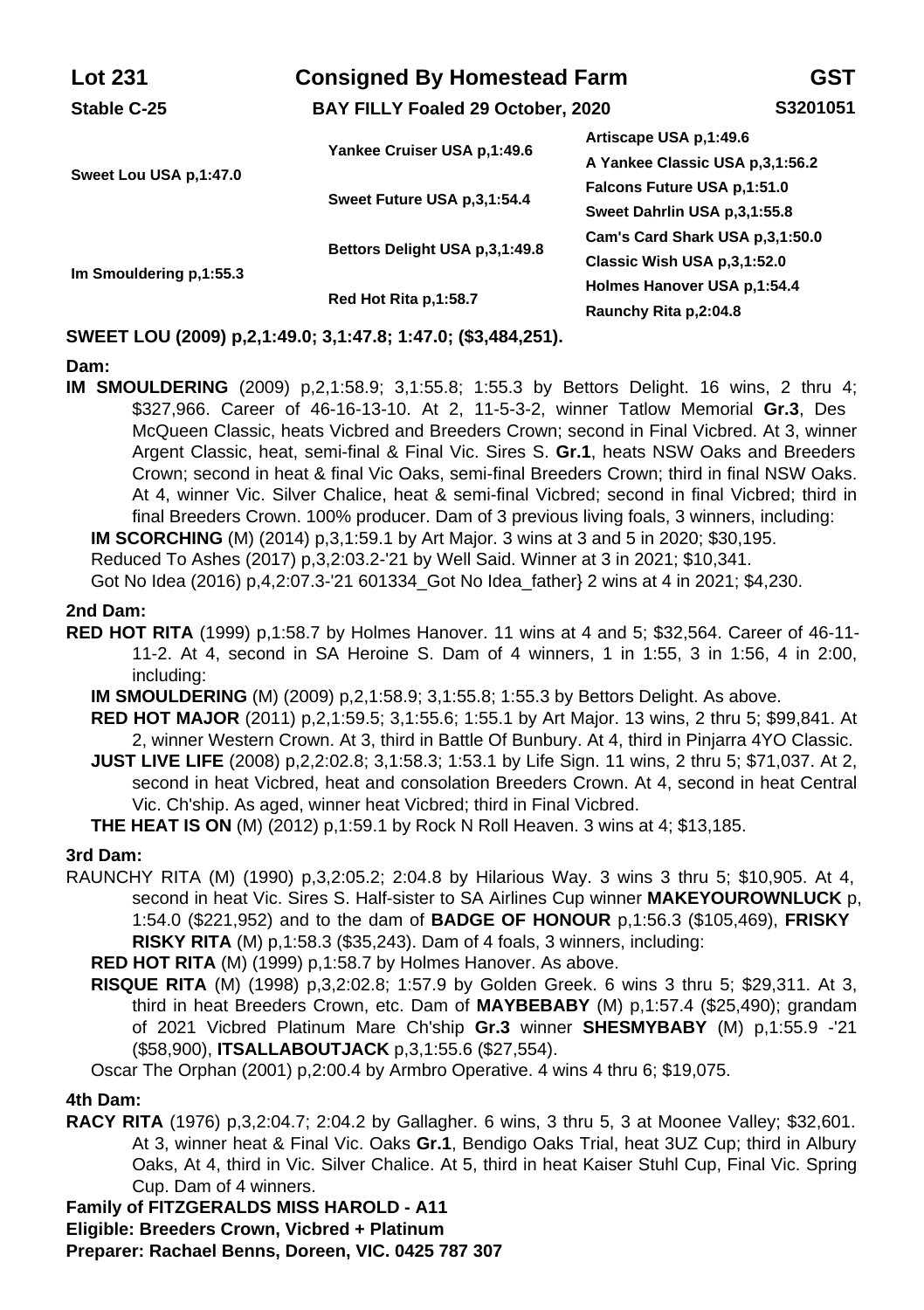| <b>Lot 240</b>                  | <b>Consigned By Homestead Farm</b><br><b>BROWN COLT Foaled 7 December, 2020</b> |                                                                                                                                   | GST      |
|---------------------------------|---------------------------------------------------------------------------------|-----------------------------------------------------------------------------------------------------------------------------------|----------|
| Stable C-36                     |                                                                                 |                                                                                                                                   | S3201056 |
| American Ideal USA p, 3, 1:47.8 | Western Ideal USA p.1:48.0<br>Lifetime Success USA p.3.1:52.4                   | Western Hanover USA p.3.1:50.8<br>Leah Almahurst USA p.3,1:52.6<br>Matt's Scooter USA p.3.1:48.4<br>Three Diamonds USA p,3,1:53.2 |          |
| Im Very Willing p.1:59.0        | Art Major USA p.1:48.8                                                          | Artsplace USA p.1:49.4<br><b>Perfect Profile USA</b>                                                                              |          |
|                                 | Arivee p.3,1:59.3                                                               | Safely Kept USA p,1:52.8<br><b>Willing Greek</b>                                                                                  |          |

# **AMERICAN IDEAL (2002) p,2,1:55.2; 3,1:47.8; (\$855,928).**

#### **Dam:**

**IM VERY WILLING** (2014) p,2,1:59.1; 1:59.0 by Art Major. 2 wins at 2 and 4; \$20,020. At 4, winner and second in heats Vicbred Platinum Country Series. This is her first foal.

## **2nd Dam:**

- **ARIVEE** (2001) p,2,2:01.4; 3,1:59.3 by Safely Kept. 13 wins, 2 thru 6; \$83,953. Career of 46-13-7-7. At 2, winner in heat, third in Tatlow Final **(Gr.2)**, heat Australian Gold, semi-final Vicbred S. At 3, winner Bendigo Classic. At 4, winner in heat Vicbred S. Dam of 7 foals including a 2021 2YO, 5 winners, 1 in 1:54, 4 in 1:59, including:
	- **EYE LIKE CANDY** (M) (2009) p,3,2:00.0; 1:55.8 by Presidential Ball. 9 wins at 3 and 4; \$48,541. At 4, winner heats Vicbred Platinum, Bray Ch'ship; second in Final Bray Ch'ship. Dam of **JAWBREAKER** p,4,1:52.8-'21 (\$51,020), **HELANSIN** p,2,1:56.0-'20 (\$32,900).

**IM VERY WILLING** (M) (2014) p,2,1:59.1; 1:59.0 by Art Major. As above.

**RIVEERED** (2017) p,3,1.56.8-'21 by Bettors Delight. 3 wins in NZ at 3 in 2021; \$33,505

**FIGHTING FIRE** (2016) p,3,1:53.9-'20 by Roll With Joe. 3 wins at 3 in 2020; \$16,071.

# **3rd Dam:**

WILLING GREEK (1992) by Golden Greek. Half-sister to **HEEZGOTATTITUDE** p,1:56.8 (\$157,987), to the dam **ROHAN HOME** p,1:53.3 (\$590,420), etc. and grandams **CHARLAVAL** p,1:51.3 ( \$345,181), **BACKUP** p,1:51.2 (\$283,404). Dam of 14 living foals, 10 winners, including: **GRAND STRIDE** (2008) p,2,2:01.2; 3,1:52.6; 1:52.4 by Artiscape. 16 wins, 2 thru 4; \$324,658. **SAPPHIRE STRIDE** (M) (2011) p,2,1:58.3; 1:52.2 by Artistic Fella. 11 wins, 2 thru 5; \$134,115. **LADY SWISS** p,2,2:01.2; 3,1:55.5 by Betterthancheddar. 10 wins, 2 thru 5 in 2021; \$82,338. **DRAGON STRIDE** (2012) p,1:58.5 by Four Starzzz Shark. 9 wins, 5 thru 8 in 2021; \$62,643. **GEMMIA** (M) (2006) p,2,1:59.2 by Western Terror. 8 wins, 2 thru 4; \$35,741. At 3, winner consolation Bathurst Gold Bracelet. Dam of **LABEZA GEM** (M) p,2,1:54.6-'20 (\$49,606). **THEAGENES** p,2,2:03.0; 3,2:00.2; 1:58.8-'21 by Art Major. 3 wins, 2 thru 4 in 2021; \$29,132. **KATASOPOS** (M) (1998) p,2,2:02.3; 3,2:01.0 by Armbro Operative. 9 wins, 2 thru 4; \$87,110. At 2, winner Tatlow Memorial **Gr.2**, etc. Dam of **COPPER COAST** p,1:52.2 (\$342,206), **CELEBRITY LOOK** (M) p,3,1:56.8 (\$28,450), **SCHNAPPSHOT** (M) p,1:58.8-'21 (\$37,704). **Kalypso** (M) (1996) p,2,2:03.3; 3,2:02.1; 2:00.8 by Safely Kept. 8 wins 2 thru 4; \$30,110. Dam of **CARIBBEAN BLASTER** p,1:52.6 (\$1,113,677), **PROTIKORI** (M) p,2,1:59.0 (\$212,109), **WAR DAN** p,1:50-'21 (\$195,673), **KALYPSON KID** p,1:56.4 (\$125,351), **MR KALYPSO** p,1:53.1 (\$67,245); grandam of **APHORISM** p,1:52.6-'21 (\$137,814), **MAXENTIUS** p,1:55.1 (\$113,771), **KANENA PROVLIMA** p,1:53.1-'21 (\$117,681), **FALCON STRIDE** p,1:51.7 (\$91,000), **MACHKORI** (M) p,1:54.0 (\$77,080), **SO AM I** p,1:56.8-'21 (\$37,245), **ALLSTARZZZ FRANKIE** p,2,1:54.5 -'21 (\$45,433), **ELEKTRA** (M) p,3,1:54.5-'21 (\$42,965) Other winners/producers: Xiphias (M) p,3,2:02.5 (dam of **PARK RUN** p,2:00.0 -\$56,226, **TUGBOAT** p,1:59.7), Reacquainted (dam of **THE ARCH NEMESIS** (M) p,3,1:55.4 -\$35,718, **SEDSO** p, 1:59.1 -'20 -\$33,984; grandam of **CRUNCH TIME** p,3,1:49.6-'20 \$186,455, **CAPTAIN CRUSADER** p,3,1:52.5 -'21 \$165,906). **Family of MCPAULS HUON B MARE - A30 Eligible: Breeders Crown, Vicbred + Platinum**

**Preparer: Rachael Benns, Doreen, VIC. 0425 787 307**